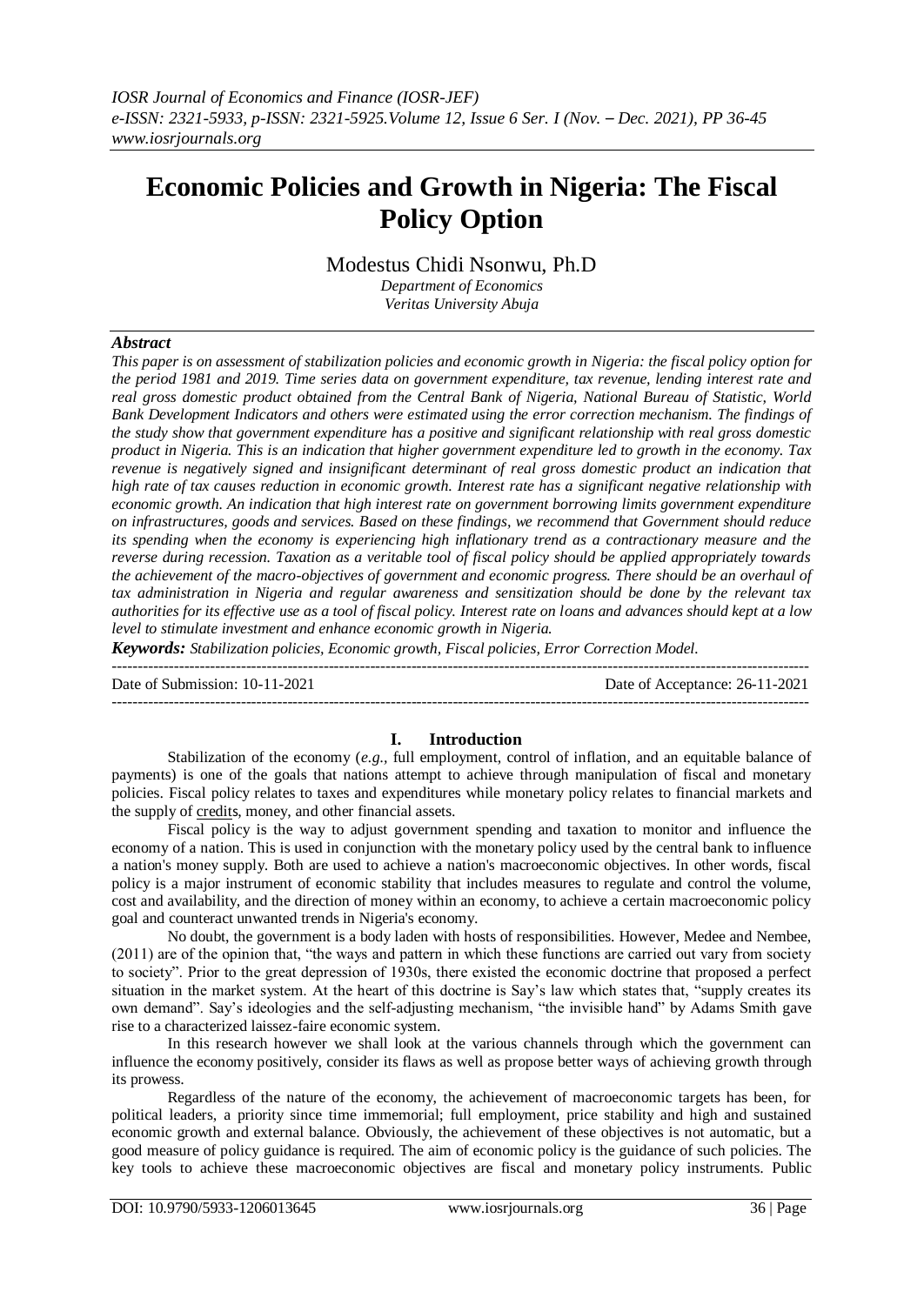expenditure and tax are the fundamental instruments of fiscal policy while the monetary instruments include reserve requirement devices, discount rates and open market policy.

Broadly, the objective of this investigation is to ascertain the impact of fiscal policy on the growth of the Nigerian economy. Specifically, the objectives aim to investigate the contribution of taxation to the Gross Domestic Product in Nigeria, examine the effect of government spending on the economy and determine the effect of interest rate on Economic growth in Nigeria.

In order to guide this study, the following questions will be raised: what is the contribution of taxation to the Gross Domestic Product in Nigeria? How has government spending affected the Nigerian economy? And what effect has interest rate on economic growth in Nigeria?

The study is focused on fiscal policy in Nigeria, how the Nigerian government uses this policy to stabilize the economy. This study is carried out using data from secondary sources that cover taxation revenue and government expenditure trends from 1981 to 2019. The beginning year covered the period of Structural Adjustment Programme (SAP) while the end year was as a result of data availability.

#### **II. Literature Review and Theoretical Review**

One of the objectives that governments aim to achieve through manipulation of fiscal and monetary policies is to stabilize the economy of a nation aimed at full employment, inflation control and a fair balance of payments. Tax and expenditure policy, monetary market policy, and supply of credit, money, and other financial assets are the areas of fiscal policy.

In a relatively recent context, tax and monetary policy is being used as a means of economic stability, mostly after the Second World War. During the 19th century, the international gold standard was the only stabilization policy. According to the gold standard gold tended to flow out of the country when a deficit occurred in the balance of payments. The monetary authorities would raise interest rates to counter this process, and increase credit requirements by reducing prices, income, and jobs, thereby reducing imports and increasing exports, thus improving the balance of payments. Gold tended to fluctuate in a country with a surplus in its balance of payments; that meant a fall in the interest rate and a rise in money and credit supplies. As a result, imports were stimulated and exports discouraged, thereby eliminating the balance of payments surplus.

Growth theory, according to Martin, (1999), is the focal point of modern economics. However, Solow, (1956) and Denison, (1985) are of the opinion that "it does not only address economic growth, but also, the implications of growth for the relative wealth of nations". Economic growth is one issue which has generated so much attention among scholars from all around the globe. Classical economic thinking held before the Keynesian economy that cyclical changes in employment and economic output would be modest and selfadjusting. According to this traditional theory, the resulting production weakness and jobs would lead to a decline in prices and wages if aggregate demand in the economy fell.

Lower inflation and wages would encourage employers to invest and employ more, boost jobs and restore economic growth. This hypothesis was however seriously tested by the depth and severity of the Great Depression. In his work Keynes maintains that structural rigidity and certain market economic features would worsen economic weakness and further plunge aggregate demand, the "general theoretical analysis of labor and interest" as well as other works.

The Keynesians are economists of the 20th century, who embraced and expanded the principle of John Maynard Keynes in the existence of an infinite level of unemployment that is inconsistent with the idea of classical economists on a market law that market economies adjust themselves, and therefore no necessity exists for government participation in the economy. They consider fiscal policy to be the most powerful policy measure for stabilizing and moving the economy forward. Sometimes they are called economists on the demand side. Keynes acknowledges that the demand and supply forces are unable to achieve full employment.

Keynesians therefore emphasized that the free enterprise economy would only remove depression and ensure steady growth by government interference (public sector). The economic regulation is governed by unrestricted policies including government expenditure and taxation. According to Keynes, government spending should grow to increase aggregate demand and then growth in order to repair a depressed economy.

The fiscal policy aims at stabilizing the economy, according to Amadi, S. N. and Essi, I. D. (2006). Increases in public expenditure or tax cuts tend to slow down boom or higher taxes and pull the economy out of recession. In essence, government intervention in economic activities takes the form of monitoring selected areas/sectors of the economy. The controls vary according to the government's specific needs or purpose.

In a 41 study, Nijkamp, P. and Poot, J. (2004) also meta-analysed past empirical fiscal and growth studies, which found 29% of the study to be negative, 17% positive and 54 % inconclusive, between fiscal and growth policies.

Khosravi, A. and Karimi, M.S. (2010) argued that fiscal policy should generally be associated with growth, or that, under special circumstances, appropriate fiscal policies may be used to encourage economic development and growth. The impact of state expenditure on economic growth was examined by the panel data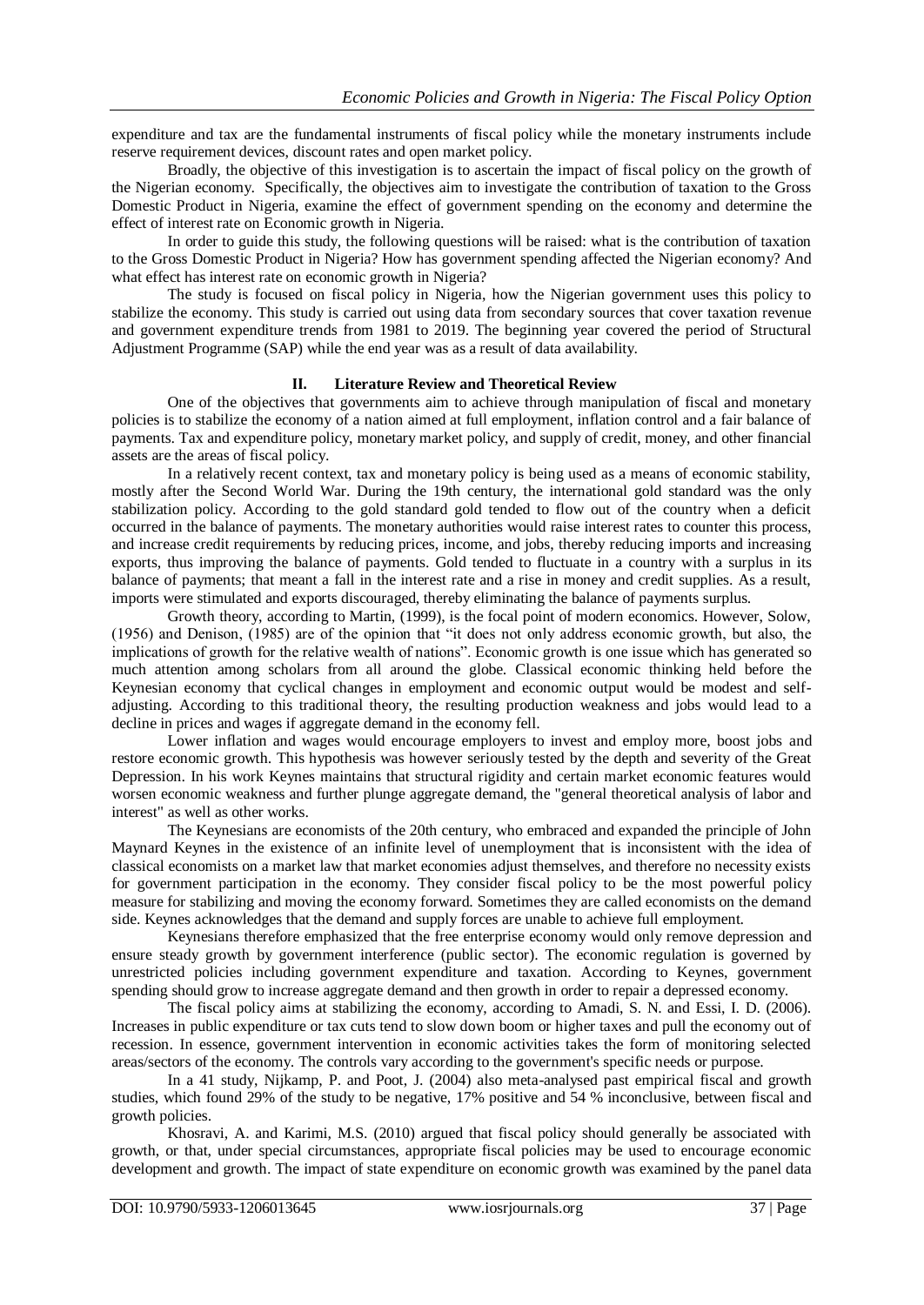from Ghosh, S and Roy, U. (2004). There was evidence of the higher budgetary growth in countries with large government spending, but the effects vary from country to country.

The relationship between fiscal policy and financial growth in Egypt, Morocco and Tunisia has been investigated by Mansouri, B. (2013). Each country has data spans from 1970 to 2012. The empirical results showed that 1% of public expenditure in Morocco, 1.15% in Tunisia and 0.56% in Egypt increased the real GDP by 1.26%. The results have also demonstrated long-term relations between all three countries. In his study on monetary and fiscal effects in business in Bangladesh, Chowdhury (1986) also considered that fiscal and nonmonetary actions had a greater impact on economic activities.

Ekpo, A, analyzed Nigeria's contribution to public expenditure to economic growth between 1960 and 1992. (1994). The results of this study supported fiscal-policy growth through massive private investment as a result of government infrastructure spending. Nurudeen, A., and Usman, M. studied the effect of government spending on economic development in Nigeria from 1970 to 2008. (2010). According to the report, overall government capital spending, total recurring expenses, and education spending all have a negative impact on economic growth, while health, transportation, and communications spending all have positive effects. On the other hand, Oyinlola, O. (1993) investigated the effect of defense spending on Nigeria's economic development, concluding that defense spending has a positive impact on economic growth.

Over the years many empirical studies have been conducted to determine the exact effect of fiscal policy on economic growth. Most of the studies supported the claim that fiscal policy is related to economic growth. Some of them are country specific while others cut across countries. In this part of this work, we are going to be analyzing as many works as possible, both those which are country-specific and those which cut across countries, while taking into consideration the various techniques applied, their results and findings and in some cases, recommendations by their writers.

The relationship between fiscal and economic growth in Nigeria was examined by Sikiru and Umaru (2018) in accordance with annual data from 1977 to 2016. The time series unit roots were examined using the Engle-granger technique Augmented Dickey-Fuller which followed the co-integration test. They estimated models of error correction to deal with short-term dynamics. Overall results show that during the study period, productive expenditure has had a positive effect on economic growth and that there is a long-term relationship between them, as confirmed in the joint integration test. They saw public expenditure on education, health and economic services as part of productive expenditure and suggested that the government embark on such productive expenditure to stimulate economic growth.

In his study, Matthew (2017) examined the impact on economic growth of South Africa of fiscal policies variables. As variables for the study, it considered the gross formation of government fixed capital, tax expenditure, government consumption and deficits. The study was carried out between 1990 and 2014.The Vector Regressive Modeling Technique and the impulse response functions were used for his estimated quarterly data. He made four key findings on the basis of the results. First, the significant positive effect on economic growth of government consumer expenditure. Second, the government's gross fixed capital formation also has a positive impact on production growth, but the impact is less than that achieved with consumer spending. Lastly, tax receipts also have a positive effect on output growth, but the size of the deficit does not appear to have a meaningful impact on growth results.

Medee et al (2014) also looked at the impact on economic growth of Nigeria from 1970 to 2013 of fiscal policy variables. In order to reduce the problems in stationary conditions that are commonly associated with time series data, they have adopted the arcane method of vector self-regression (VAR) and error correction techniques. The result showed a long-term balance between Nigeria's economic growth and fiscal policy variables and also that own shocks are an important source of economic growth variation. In addition, it revealed that short-term and long-term tax revenue shocks affect GDP.Based on the results, they recommended that the government develop and implement viable fiscal policy options to stabilize the economy. According to them, the practice of genuine fiscal federalism and the decentralization of the various levels of government in Nigeria could achieve this. They also suggested that policies in the non-oil sectors of the economy should be consistent through the provision of appropriate incentives to aliens who want to invest in the agricultural and manufacturing sectors. More importantly, an appropriate policy mix should be developed in economic management.

Funete (2013) examined the economic growth of 21 OECD countries in 1965-1995 for impact of public spending and taxation. The results of this research have demonstrated that fiscal policy influences growth through three main channels; first, public investments in infrastructure and other assets contribute directly to the accumulation of factors. Second, government spending tends, by decreasing disposable income and savings incentives, to overwhelm private investment. Third, there is evidence that government has a significant negative external impact on productivity levels.The estimates show that, when the distortions are taken into account, the effective cost of \$1 of public expenditure is around \$1,3. This indicates that taxes and government expenditure generate.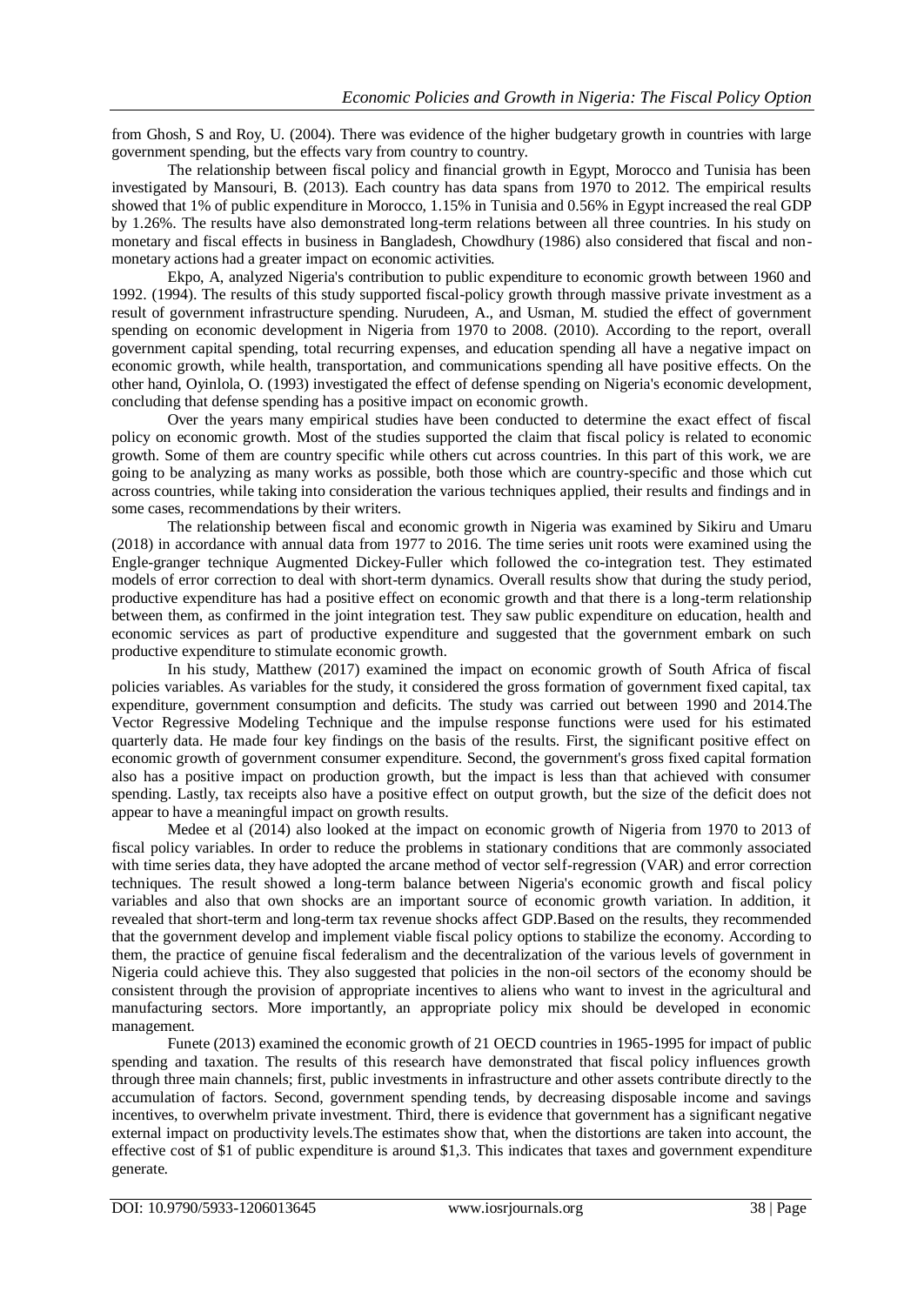In its "Fiscal Policy and Economic Growth" study, Fu, Taylor and Yucel (2013) used time series data set between 1983 and 2002. In order to assess simultaneous shocks of several variables, they developed a vector autoregressive (VAR) method and employed them to study the stimulus responses for simultaneous, inesperate and equivalent structural shocks to pairs of fiscal indicators. They also took advantage of identity links between fiscal, spending and deficits to evaluate one of the inclusive fiscal policy indicators with an unexpected structural shock while keeping the other indicator constant. Results show the slower economic growth rate of the federal state, and the lack of reliability of deficits as indicators of fiscal policies, as well as the most consistent financial-policy indicator for tax revenues.

For the years 1991 to 2005 Appah (2010) analyzed the economic growth impacts of the fiscal policy in Nigeria. In addition, the Commission examined the contributions to RGDP for tax revenue, state debts, recurrent government expenditure and government capital expenditures. He has applied multiple regressions to the analysis using data from both CBN's Annual Report & Accounts and the CBN Statistical Bulletin. The results show that the independent variables have a significant relationship to the RGDP. He then concluded that economic growth in Nigeria is a mirage because government policies are inconsistent, wasteful expenditure, corruption and poor implementation. Nevertheless, he recommended that, in order to emerge from this delusion, the government; avoid unnecessary borrowing, make sure policies are correctly implemented; ensure that corruption is addressed very seriously in the country; and especially, apply tax transparency and accountability to government activities.

The relationship between fiscal policy and economic growth in Egypt, Morocco and Tunisia was studied in Mansouri (2008). Each country's data coverage was 1975 to 2002, 1970 to 2002 and 1972 to 2002. The empirical results show that a 1% increase in public spending in Morocco, Tunisia and Egypt increased the real GDP by 1.26%. The findings have also shown that all three countries have a long-term relationship.

# **Theoretical Framework**

The Keynesian theory of economic growth is the theoretical basis of this research as it recognizes the importance of the government's interference in the operation of the economy. The Keynesians are 20th century economists who embraced Johann Maynard Keynes with an endless unemployment balance and have also extended this principle, which runs counter to Say's classical market law economists who adapt their markets to prevent the government's economic participation. They are sometimes called demand economists. Keynes agrees that demand and supply forces cannot have full employment status. Keynesians therefore insisted that the free enterprise economy would only take away depression by government (public sector) interference through the use of unrestricted policy measures and ensure continuous growth. To regulate the economy, there are unrestricted policies that cover government expenditure and taxation. According to Keynes, government spending to increase the aggregate demand and then growth should be increased to correct the depressed economy.

# **III. Research Methodology**

The specification of the model and the definition of variables are also provided in this chapter. The research plan for this study is ex-post-facto, as secondary information is used in this study from the National Statistical Office, Statistical Bulletin of the Nigerian Central Bank, published articles, magazines and texts. The regular least square (OLS) method of estimation is used as a method of analyzing time-series data.

Second-list data were used primarily in this study and obtained in the Nigeria NBS, newspapers, magazines and various World Bank Index issues from the CBN Statistical Bulletin 2020 edition. The data is collected in areas like GDP, government expenditure, external debt and corporate tax. Furthermore, the data is gathered. The analyzed data cover a period between 1981 and 2019.

## **Model Specification**

In order to determine the link between the addiction variable, the actual Gross Domestic product and the independent variables, the data are analyzed based on an econometric model, which includes a multiple regression analysis (2013). Their research examined the problems of fiscal policy procedures and their influence on economic growth. For multiple regression models it was performed with OLS technology, which employs statistical time series from 1970 to 2009. It was estimated that government expending and taxes, dependent variable GDP and independent variables were in a positive relationship. He concluded that the government's expenses are a significant determinant of economic growth, particularly if they are intended to provide sufficient infrastructure to stabilize investments. The results also showed that the Nigerian government has failed to pay for its expenses due to the lack of taxation, and the government has been over-reliant on crude oil income. The functional model for this study is specified thus:

GDP = f(GOVTEXP, TAXR, INTR)……………………………………(1) Econometrically, the model is specified as: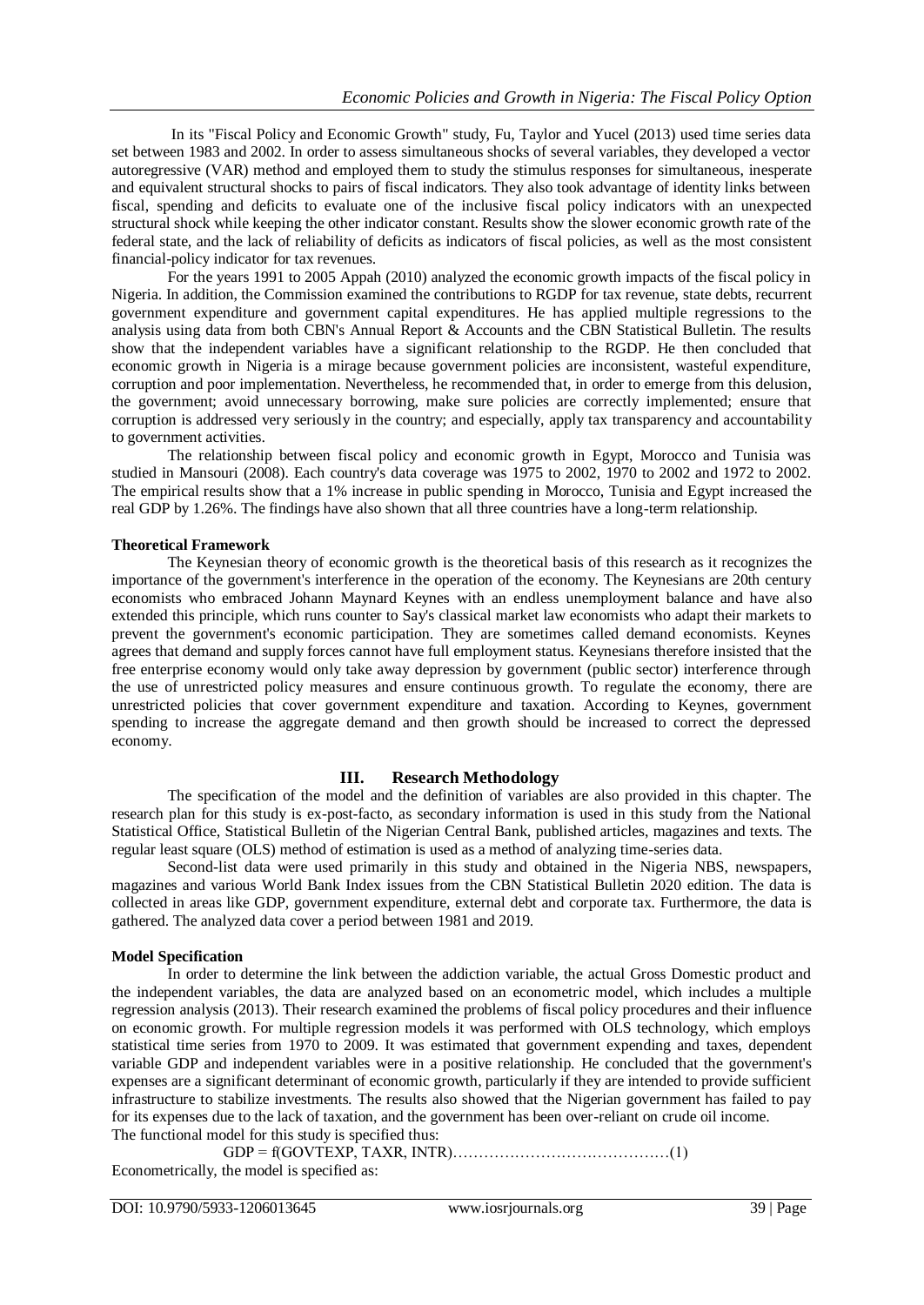RGDP = bo+ b1GOVTEXP + b2TAXR + b3INTR + Ut ….…………………...(2)  $b_1 > 0$ ,  $b_2, b_3 < 0$  $b_0$  is constant The variables used in the study are defined below: RGDP = Real Gross Domestic Product GOVTEXP = Government Expenditure  $TAXR = Tax$  Revenue  $INTR = Interest Rate$  $Ut = Error Term$ 

## **Unit Root Test**

Stationarity is the quality of a process when the statistical parameters of the process (mean and standard deviation) don't change with time (Challis and Kitney 1991). The classical regression model requires the stationary variables of dependent and independent variables and the errors have a mean and finite variance of zero. The effect of non-stationarity, according to Newbold and Granger, includes a fake regression and high and low Durbin-Watson (DW) figures.

The stationarity testing of variables is relevant because it includes important behavior for those variables and analyzing them with non-static variables can lead to falsified correlations. In economic analysis, a stationary time series is superior or more important because it facilitates the study of the behavior of the variables over the long term (Gujarati, 2004).

Stationary testing of data with an Augmented Dickey- Fuller (ADF) unit root test to prevent a false regression is performed on all-time series properties.

#### **Cointegration Estimate**

Data from non static time series could still be used for regression, if it is cointegrated into time series. Cointegration is a way of preventing false regression. Cointegration is a linear combination of two or more time series, although individually non-stationary. Cointegration of two or more time series indicates a long-term or balanced relationship.

For data with non static time series, the traditional method of regression including t and F tests is applicable. The valuable contribution of unit-root, co-integration, etc. concepts is to make us know if the residual regression are stationary (0). "A cointegration test can be regarded as a pre-test to avoid 'false regression' situations, as Granger notes.

In this study, the Engel-Granger co-integration test was the best co-integration test. The procedure also enables testing of restricted versions and speed of parameter adjustment of cointegrating variable(s).

#### **Error Correction Mechanism (ECM)**

Sargan first used the Error Correction Mechanism (ECM) and then Engle and Granger popularized it for correcting the short-term imbalances in the long term. The ECM is therefore a mechanism developed by Engle and Granger to reconcile short-term behavior with long-term behaviour, an economical variable. This study used the ECM estimation and restated the model as;

# $\Delta$ RGDP<sub>t</sub>=  $\alpha$  +  $\beta_1$  $\Delta$ GOVTEXP<sub>t</sub>+  $\beta_2$  $\Delta$ TAXR<sub>t +</sub>  $\beta_3$  $\Delta$ INTR<sub>t</sub>+ ECM<sub>t-1</sub> + U<sub>t</sub>

Where  $\Delta$  indicates the first difference of variables. ECM stands for the error correction term (the residual series created from the cointegrating equation); and  $\mathbf{t}$  is a time subscript.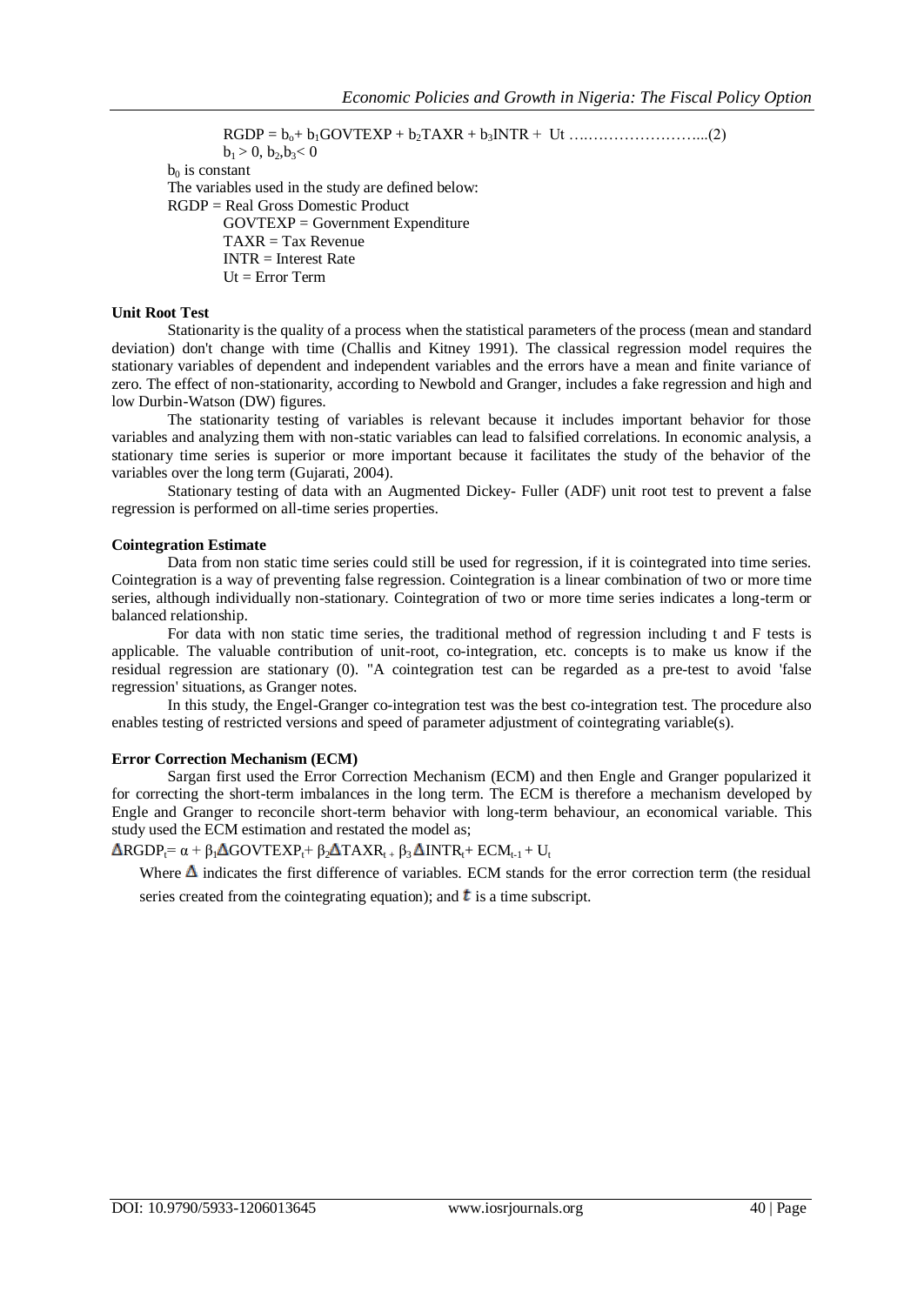# **IV. Analysis and Discussion of Findings**

# **Trends in the Variables**

The trends in the variables are shown in the fig below:



# **Fig 1 The trend of Nigeria RGDP over the period of Study (1981-2019)**

Source: Author Generated

From the above graph, growth in RGDP was constant for the period 1981 up to 1999 when it witnessed a sharp increase getting to its peak in 2016 and decline in 2017 up to 2019.



**Fig 2 The trend of Government expenditure over the period of Study (1981-2019)**

Source: Author Generated

Government Expenditure was low between the period 1981 to 1993 and get to the peak in 2017



**Fig 3 The trend of Tax Revenue over the period of Study (1981-2019)**

Source: Author Generated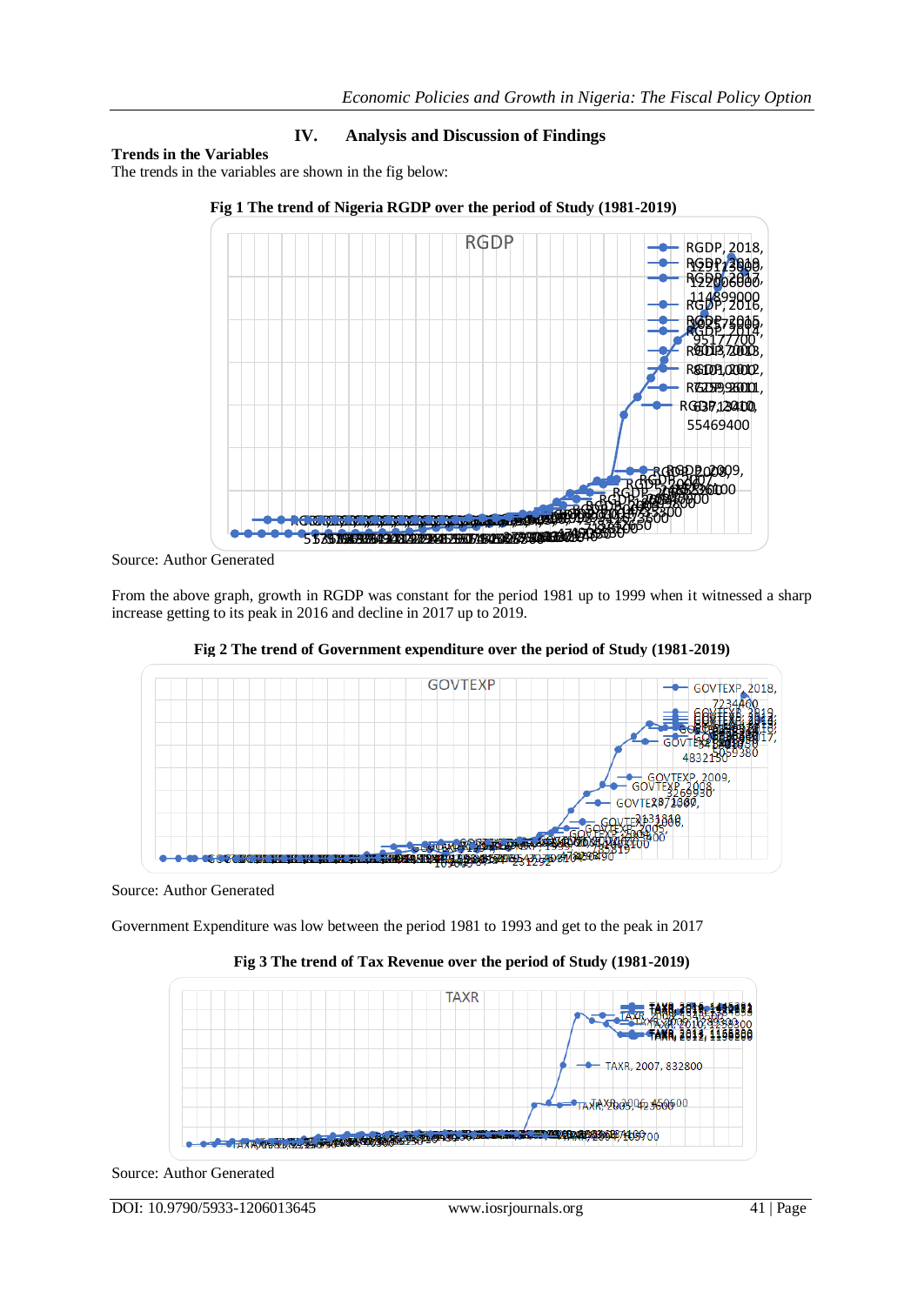Tax revenue witnessed a sharp increase between 2004 and 2009, fluctuated and get to the peak in 2016





Source: Author Generated

Interest rate fluctuated over the period of study and became stable from 2011 to 2019. It got to the peak in 1993 and lowest in 1981.

## **Presentation of Unit Root Results**

A stationarity of all the macroeconomic variables used in the study were tested with the Augmented Dickey Fuller (ADF) and Phillip-Perron unit Root Test. The results are shown in the following table:

| Variable    | $P-$   | @first<br>t-statistic | P-value            | Critical     | Order<br>of |
|-------------|--------|-----------------------|--------------------|--------------|-------------|
|             | value@ | difference(5%)        | $@1$ <sup>st</sup> | $value(5\%)$ | Integration |
|             | level  |                       | difference         |              |             |
| <b>RGDP</b> | 0.6019 | $-5.383$              | 0.0000             | $-2.966$     | I(1)        |
| GOVTEXP     | 0.7880 | $-3.001$              | 0.0492             | $-2.969$     | I(1)        |
| <b>TAXR</b> | 0.7466 | $-3.629$              | 0.0052             | $-2.969$     | I(1)        |
| <b>INTR</b> | 0.1283 | $-4.535$              | 0.0002             | $-2.969$     | I(1)        |

# $\mathcal{I}_{\mathsf{a},\mathsf{b}}$ able 4.3: Unit Root Test Result using Augmented Dickey Fuller (ADF)

Source: Extract from com Horizontal (Category) Axis ing Stata version 15

In this case, when the t-statistical value is higher than the critical value at 5% and the P-value is less than 0.05 it shows the variable to be stationary at level, otherwise it will be the difference until it is stationary. The results show that the tested variables were not stationary at level but at first. All of the variables are tstatistical values which are all lower than the standard critical levels of five per cent and their probability values at first difference are less than 0.05.

## **Cointegration Test**

Using the Engle-Granger estimation technique, the model was predicted for co-integration and tested for the root of the unit. If the model's residual is not stationary at levels, the absence of cointegration is indicated. The following is the result:

#### Table 4.4 Engle-Granger Cointegration test on the residual of the Model

| Variable                      | Coefficient | t-statistic | P-value | Critical value   Order of<br>@ 5% | Integration       |
|-------------------------------|-------------|-------------|---------|-----------------------------------|-------------------|
| Residual of<br>LRGDP<br>Model | 0.13967     | 0.81        | 0.422   | $-4.399$                          | Not<br>Stationary |

Source: Computer extract on data regression with Stata version 15, (2021).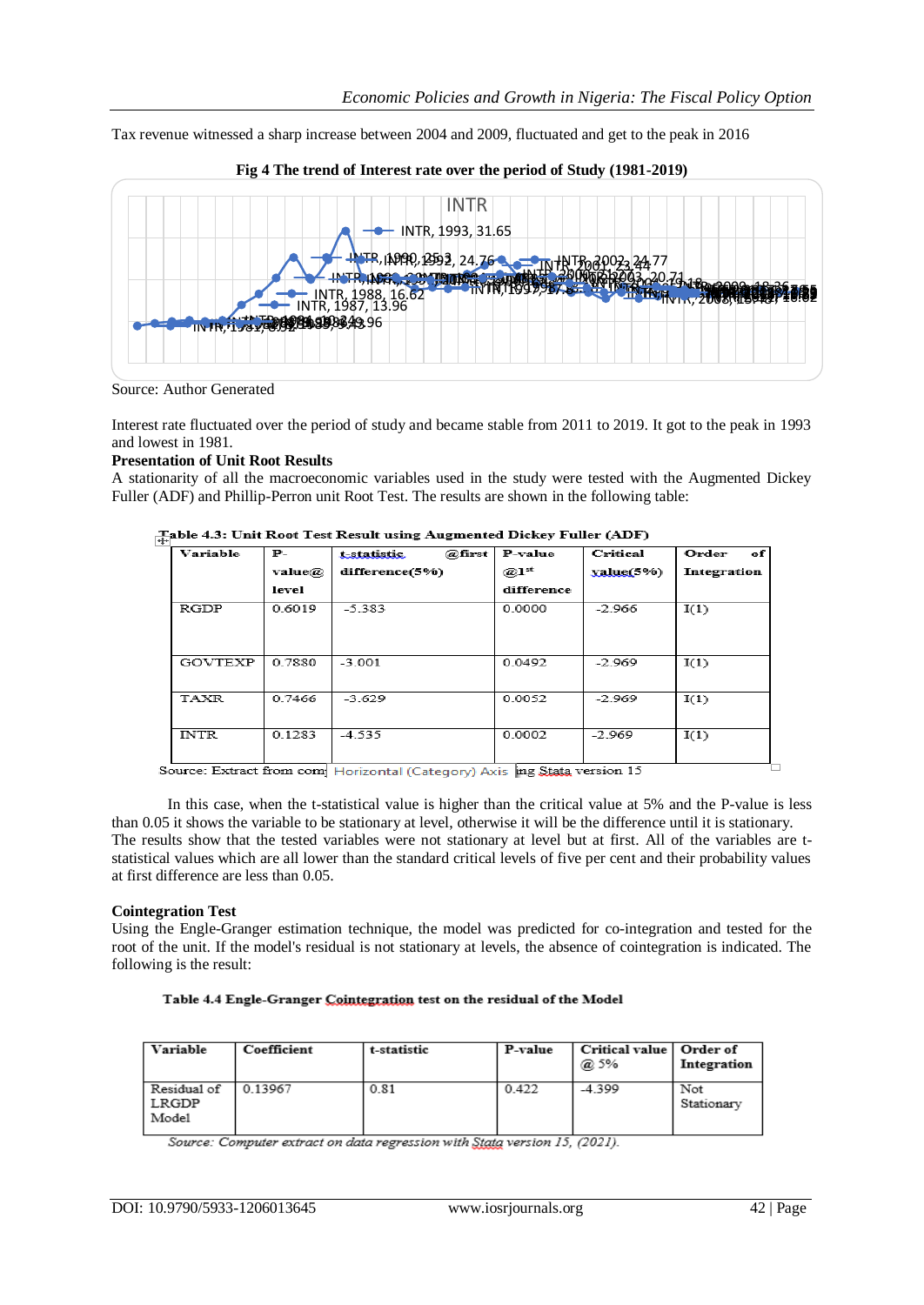The above results show that the model's residual is not stationary at levels, hence no cointegration. The Engel and Granger two-stage Error Correction Model was used for error correction. The following is the result;

## **Error Correction Model (ECM)**

Table 4.5: Engle-Granger 1st -Step Regression

#### Engle-Granger 1st -Step Regression Result for D.RGDP Model

| <b>Variables</b>                                                                      | Coefficients | T-statistics | Probability |  |
|---------------------------------------------------------------------------------------|--------------|--------------|-------------|--|
|                                                                                       |              |              |             |  |
| С                                                                                     | 0.1410       | 3.95         | 0.000       |  |
| <b>D.GOVTEXP</b>                                                                      | 0.3215       | 3.12         | 0.004       |  |
| D.TAXR                                                                                | $-0.0014$    | $-0.01$      | 0.989       |  |
| D.INTR                                                                                | 0.3898       | 1.77         | 0.086       |  |
|                                                                                       |              |              |             |  |
| $R^2 = 0.9874$ Adjusted $R^2 = 0.9864$ F-Statistic = 80.11 Prob>F = 0.0000 DW = 2.227 |              |              |             |  |

Source: Computation by Researcher Using Stata 15.

| Engle-Granger 2 <sup>nd</sup> –Step Regression Result for D.RGDP Model |                     |                     |             |  |
|------------------------------------------------------------------------|---------------------|---------------------|-------------|--|
| <b>Variables</b>                                                       | <b>Coefficients</b> | <b>T-statistics</b> | Probability |  |
| C                                                                      | 95843.44            | 0.12                | 0.903       |  |
| D.GOVTEXP                                                              | 0.2756              | 0.37                | 0.011       |  |
| D.TAXR                                                                 | $-0.0619$           | $-0.85$             | 0.401       |  |
| D.INTR                                                                 | $-0.4070$           | $-2.27$             | 0.031       |  |
| $ECM(-1)$                                                              | $-1.3255$           | $-4.70$             | 0.000       |  |
|                                                                        |                     |                     |             |  |
|                                                                        |                     |                     |             |  |

# **Table 4.6: Engle-Granger 2nd –Step Regression (ECM)**

*Source: Computation by Researcher Using Stata 15.*

# **V. Discussion Of Findings**

The estimated negative and relevant factor (i.e. -1.32) as the absolute value of the t-statistics (i.e. - 4.70) and probability statistics (i.e.0.000) of less than 2.0 respectively less than 0.05 is the error correct term  $[(ecm(-1))]$  in the model. This means that at a rate of 132 percent, short-term imbalances are significantly reversed and adjusted to the long-term balance.

The result from table 4.5 above shows the model's explanatory capacity to be 98% as the R2 value shows. Though f-statistic 80.11 and prob>F 0.0000 are confirmed as being the importance of the entire model, the non-autocorrelative null hypothesis has also been confirmed as 2.2 from Durbin Watson. A F statistic probvalue of 0,0000 indicated the important factors in the explanation of changes in real gross domestic product to be considered in government (GOVTEXP), tax income (TAXR) and interest rate (INTR) (RGDP).

The results from the estimated model show that the relationship between GOVTEXP and RGDP has been positive and important. This means that the RGDP is increased by 0.2756 by unit modification in GOVTEXP. This meets the expectations of a priori. This means it is a viable tool of fiscal policy, because increased government expenditure will increase aggregate demand and thus growth in the economy.

The sign of the estimated coefficient of Tax Revenue is -0.061 with p-value of 0.401. This confirms that, Tax Revenue has an insignificant and negative relationship with RGDP (a unit change in Tax revenue will reduce RGDP by 0.061) this is because an increase in Tax will bring about a decrease in aggregate demand and hence RGDP. Therefore, TAXR is a viable tool of fiscal policy since it can be used to influence the level of aggregate demand positively or negatively. Based on the above findings, if the motive is to resuscitate a recessed economy, the fiscal policy would be to either increase government expenditure or reduce taxes or both. On the other hand, if it is to curtail inflation either government expenditure is reduced or tax increased or both. On same hand, interest rate (INTR) has a negative and significant relationship with RGDP with a negative coefficient and p-value of 0.031. an increase in interest rate will lead to a reduction in RGDP and vice versa. The following are the major findings:

a) Government expenditure is related to Nigeria's economic growth level positively and significantly. A 1-unit increase in government expenditure will increase economic growth by 0.2756 units. This shows that government spending is an important instrument of fiscal policy to achieve the desired economic progress.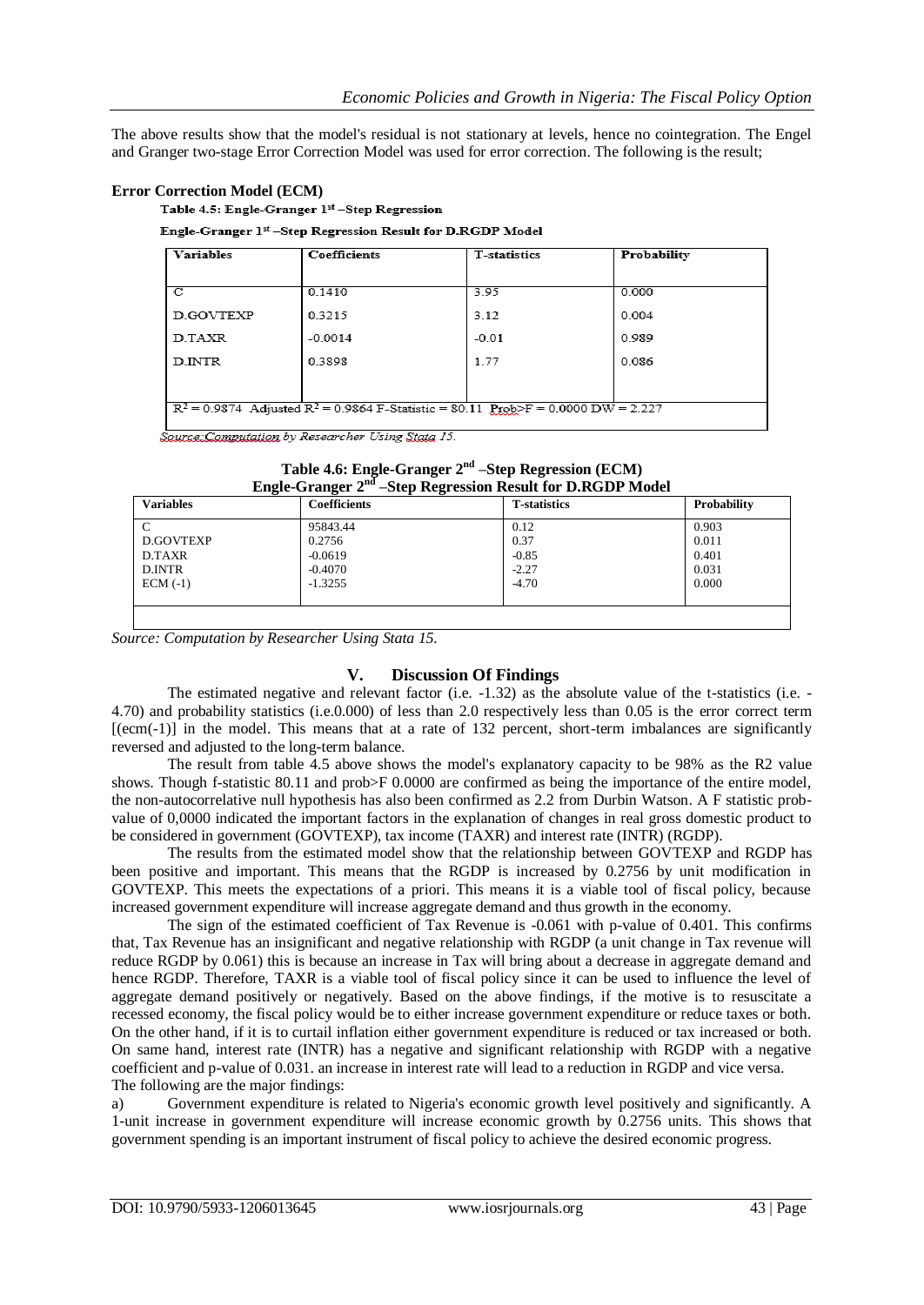b) Tax income has little negative to economic growth at the level. A 1-unit increase in tax will adversely affect economic growth by 0.061 units. An indication that taxation may be used in the process of development in Nigeria to influence macroeconomic activities.

At the same time, the interest rate (INTR) has a significant and negative relationship in Nigeria with economic growth. An increase in the interest rate will cause economic growth to decrease and vice versa. Based on these findings, the following recommendations were suggested:

a) Government should reduce its spending as indicated by the findings of this study when the economy is experiencing high inflationary trend as a contractionary measure and the reverse during recession.

b) Taxation as a veritable tool of fiscal policy should be applied appropriately towards the achievement of the macro-objectives of government and economic progress. There should be an overhaul of tax administration in Nigeria and regular awareness and sensitization should be done by the relevant tax authorities for its effective use as a tool of fiscal policy.

c) Interest rate on loans and advances should be kept at a low level to stimulate investment and enhance economic growth in Nigeria.

#### **VI. Concluding Remarks**

Fiscal policy cannot overemphasize Nigeria's role in economic stabilization and growth. The research aims to empirically examine the connection between fiscal and economic growth measures in Nigeria from 1981 to 2019. Over the years, expenditure and taxation by the federal government have been feasible fiscal action that ensures economic growth in Nigeria. If Nigeria's federal government wants to stimulate economic growth, it increases its investment expenditure and lowers taxes.

Without taxation, government financial transactions are almost impossible. In addition, taxation can be a powerful way of achieving the objectives of social progress and economic development. It serves as a means of promoting the growth of certain activities by providing exemptions, by discouraging the use of certain products by levying higher charges such as the duty to impose on tobacco products or by strengthening anemic undertakings, including through fiscal exemptions. By imposing high customs duties on foreign goods, local industries may be protected by taxation. In addition, taxation can also be utilized to decrease inequalities and income inequalities by increasing taxes, as in the case of property and income tax.

#### **References**

- [1]. Abdullah, H. A. (2016). The Relationship between Government Expenditure and Economic Growth in Saudi Arabia. Journal of Administrative Science. 12(2):173 – 191.
- [2]. Aigbokhan, B.E., 1998. Poverty growth and inequality in Nigeria: A case study. Final Report Submitted to the African Economic Research Consortium.
- [3]. Anyanfo, A.M.O., (1996). Public Finance in a Developing Economy: The Nigerian Case. Department of Banking and Finance, University of Nigeria, Enugu Campus, Enugu.
- [4]. Ajiobenebo, T. J. (2017). Public Sector Economics: Principles, Theories, Issues and Applications. (3rd Ed.) Port Harcourt: Lima Computers.
- [5]. Akpapan, E. B. (2014), "How to Save The Naira in Nigeria, Macroeconomics Action". Belpot Nig. Co. Abak.
- [6]. Appah, E., (2004) Principles and Practice of Nigerian Taxation, Ezevin Mint Printers and Publishers, Port Harcourt.
- [7]. Appah, Ebimobowei (2010), The Relationship Between Fiscal Policy and Economic Growth in Nigeria (1991 2005), International Journal of Economic Development Research and Investment, Vol. 1 Nos. 2 & 3
- [8]. Benos, N. (2019). Fiscal Policy and Economic Growth: Empirical Evidence from EU Countries.
- [9]. Bhartia, H.L., (2009) Public Finance. 14th Edition, Vikas Publishing House Pvt Ltd, New Delhi, India.
- [10]. Dar-Atul, A. &Amirkhalkhali, S. (2002). Government Size, Factor Accumulation and Economic Growth: Evidence from OECD Countries. Journal of Policy Modeling. 24(7&8): 679—692.
- [11]. Dauda, R. O. (2010). Investment in Education and Economic Growth in Nigeria: An Empirical Evidence. International Research Journal of Finance and Economics, 55:158-169.
- [12]. Ekpo, A. (1994). Public Expenditure and Economic Growth in Nigeria 1960 To 1992. Final Report. Aerc, Nairobi.
- [13]. Enache, C. (2017). Fiscal Policy and Economic Growth in Romania. Annales Universitatis Apulensis Series Oeconomica
- [14]. Fu D., Taylor L. L. &Yucel M. K. (2003). Fiscal Policy and Growth. Research Department Working Paper 0301, Federal Reserve Bank of Dallas.
- [15]. Fuente, A. (1997). Fiscal Policy and Growth in the OECD. Discussion Paper Series No. 1755. Centre For Economic Policy Research: London, UK.
- [16]. Gregoriou, A. & Ghosh S. (2007). The Impact of Government Expenditure on Growth: Empirical Evidence from Heterogeneous Panel. Accessed from [Http://Www.Brunel.Ac.Uk/9379/Efwps/0701.Pdf]
- [17]. Imoisi, A. I. (2013), An Appraisal of Fiscal Policy Measures and its Implication for Growth of the Nigerian Economy: 1970-2009, Advances in Management & Applied Economics, vol. 3, no.4, 2013, 193-204 ISSN: 1792-7544 (print version), 1792-7552(online) Scienpress Ltd.
- [18]. Jhingan M.L., (2004) Money, Banking, International Trade and Public Finance. Vrinda Publications, New Delhi, India.
- [19]. Jhingan, M. L. (2006). Macroeconomic Theory. New Delhi: Vrinda Publishers.
- [20]. Jhingan, M. L. (2010). Principles of Economics. New Delhi: Vrinda Publishers.
- [21]. Joe U. Umo (2007), Economics, "An African Perspective". Millennium Text Publishers Ltd. Lagos.
- [22]. Jumbo, G. A. (2010). An Analysis of the Impact of Fiscal Policy Variables on the Nigerian Economy, 1980-2009. An Unpublished M.Sc Thesis, Department of Economics, University of Portharcourt.
- [23]. Karimi, M. S. &Khosravi, A. (2018). To Investigation the Relationship between Monetary, Fiscal Policy and Economic Growth in Iran: Autoregressive Distributed Lag Approach to Co-integration. American Journal of Applied Sciences, 7(3): 420-424.